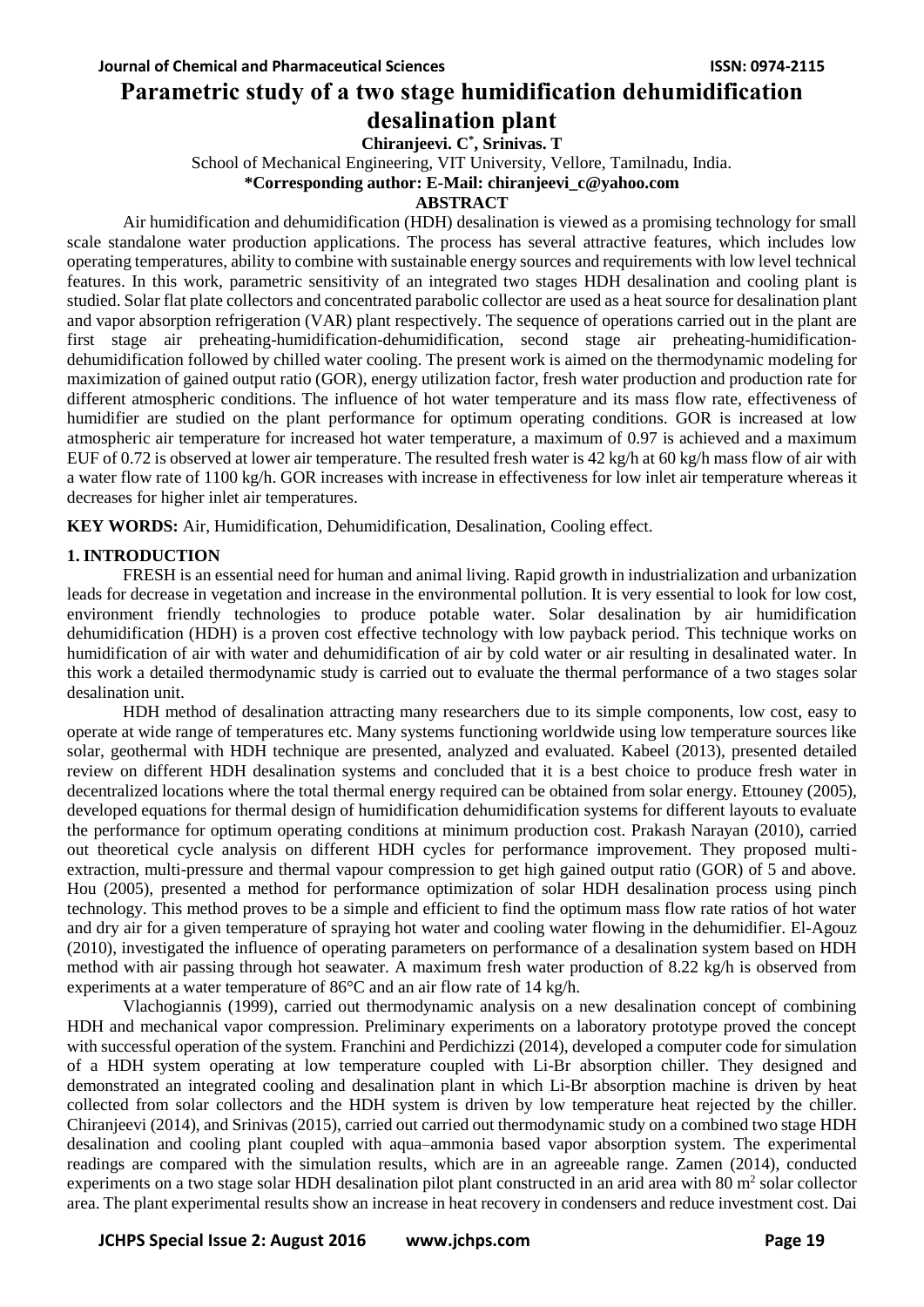and Zhang (2000), conducted experiments solar desalination unit and concluded that temperature, mass flow rate of salt water to humidifier, and the mass flow rate of air strongly influence the performance of the plant. The unit functioned well with a thermal efficiency of 80%. Narayan (2013), design and constructed a pilot scale HDH plant with a peak production capacity of 700 l/day. The experiments were carried out and the theories of HDH systems with or without mass extraction and injection are validated and optimization studies were carried. Karan (2010), carried out irreversibility analysis on humidification-dehumidification desalination cycles to minimise the specific entropy generation. It is also observed that, each cycle have one limiting component that cannot be substantially improved.

From the above cited literature it is found that thermodynamic study for optimum operating conditions were not carried out on a two stage HDH desalination system for maximum yield. Hence the objective of the present work is to analyze the performance of the two stage HDH cycle thermodynamically by varying different operating parameters. A thermodynamic simulation model is developed for finding optimum operating conditions for the proposed plant.

**System description:** Fig.1 shows the line diagram of the proposed two stages open air closed water (OACW) HDH desalination system. The thermodynamic state properties of the system are tabulated in Table 1 for the line diagram shown in Fig. 1. A blower is located at the inlet of desalination plant, forces the atmospheric air into the first stage air pre heater (2-3). The sensible heat is added to air indirectly in air pre heater by hot water (14) supplied from solar water heater (SWH) resulting in temperature rise and decrease in relative humidity (RH) without changing specific humidity (SH). The hot air then enters the first stage humidifier will pass through the wetted packing. As the temperature of hot water (15) is more than the inlet air (3), heating and humidification results in humidifier. The water temperature at the exit (19) of humidifier will decrease by latent loss to air. Air (4) gains the moisture from the hot water depending on the heat and mass transfer conditions in humidifier. The condition of air at the humidifier exit depends on the hot water temperature, spray characteristics and packing material. After heating and humidification the humid air enters into an air cooled dehumidifier (4-5) for the first stage desalination. The cooling and dehumidification in first stage dehumidifier results in condensed desalinated water (10) collected at point 13. This completes the first stage humidification dehumidification desalination. The processes sensible heating in second stage air pre heater (5-6), heating and humidification in second humidifier (6-7) and cooling and dehumidification in second dehumidifier (7-8) are repeated in the second stage desalination. To achieve more yield in desalination the air (8) coming from second dehumidifier is further cooled by chilled water (24) in dehumidifier 3 to state 9. The temperature of air at state 9 is less than atmosphere, so it will be further send for central air conditioning purpose. The chilled water (24-25) is generated in an aqua-ammonia vapor absorption refrigeration (VAR) system using solar energy. The low temperature water (18, 19, 20 and 21) collected is circulated back to solar water storage tank for reheating by a circulating water pump.

An indirect solar water heater is used to generate the hot water. Thermic fluid from the inner storage tank flows to the solar flat plate collectors gains the heat and transfers the same to hot water in the storage tank. The hot water is used for air preheating in air pre heaters and heating and humidification in humidifiers. The VAR plant considered is a single effect system having ammonia-water mixture as a working fluid. The heat required to generate ammonia vapor from ammonia-water mixture is given by a thermic fluid (26-27) circulated through a solar concentrated parabolic collector and a generator. The total energy supplied to the HDH plant is the sum of heat supply to air in air pre heaters and humidifiers, heat taken away by chilled water and electric power required to operate auxiliaries.



**Fig.1. Line diagram of two stage desalination plant**

The psychrometric processes takes place in different components of the plant is represented on a psychrometric chart for better understanding. For detailed understanding of the key processes sensible heating, heating-humidification and dehumidification in HDH plant are represented on a psychrometric chart as shown in Fig.2. The psychrometric processes represented in Fig.2are sensible heating (2-3) in first state air pre heater, heating and humidification (3-4) in first stage humidifier followed by dehumidification (4-5) in first stage dehumidifier. The

**JCHPS Special Issue 2: August 2016 www.jchps.com Page 20**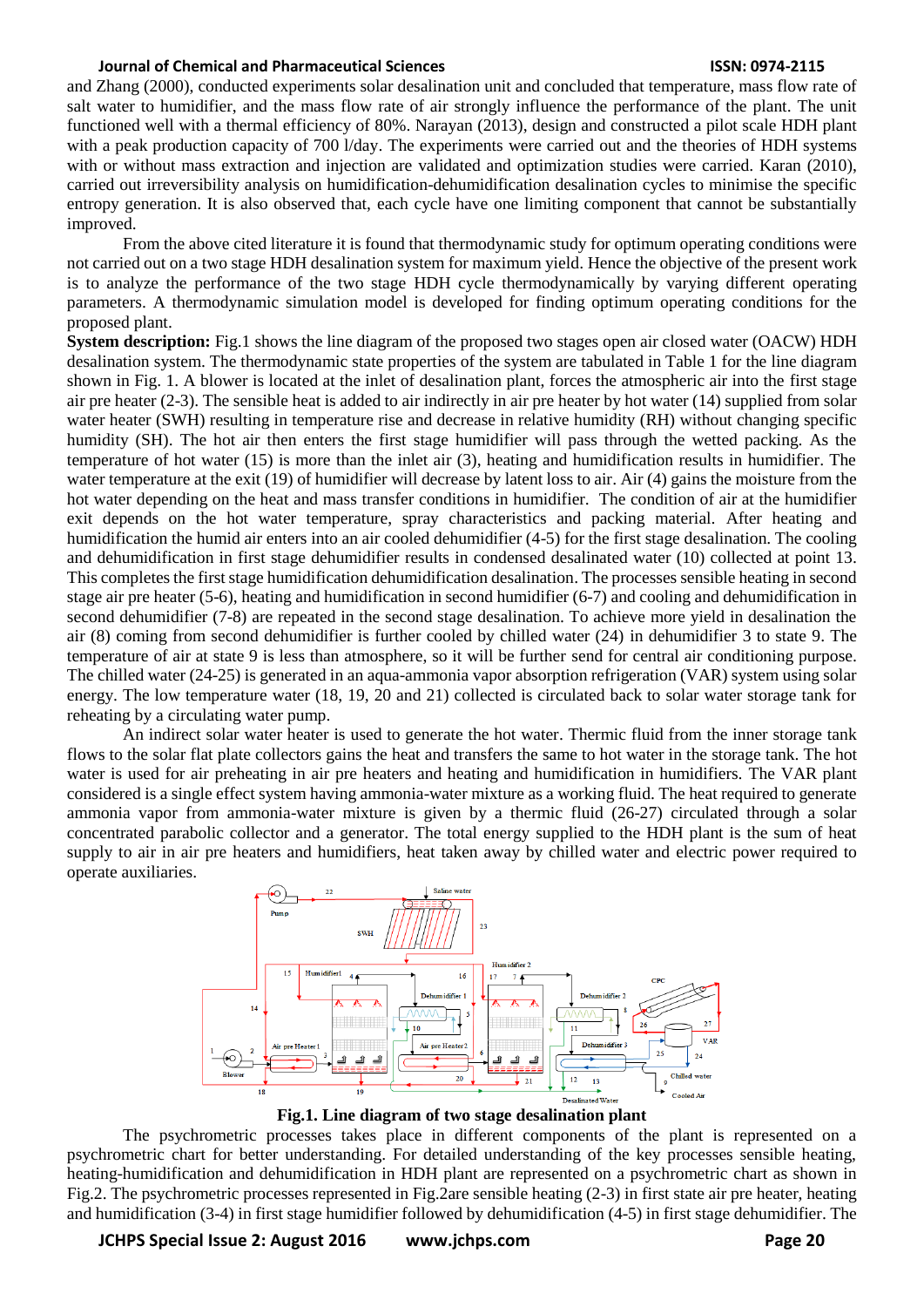second stage processes sensible heating (5-6), heating and humidification (6-7), dehumidification (7-8) and dehumidification by chilled water (8-9) are represented on the chart. From the chart it is clearly observed the advantage of air preheating for greater humidification as it decreases the sensible heat load in the humidification process in both the stages. From the chart an amount of 45 and 75 grams of water vapor can be condensed from first stage to second stage dehumidification process respectively.

| <b>State</b> | P, kPa | T, °C | RH, % | $M$ , kg/h | SH, g/kg | o<br>H, kj/kg |
|--------------|--------|-------|-------|------------|----------|---------------|
|              | 101.33 | 30    | 50    | 60         | 13.36    | 64.31         |
| 2            | 141.85 | 32    | 62.47 | 60         | 13.36    | 66.37         |
| 3            | 137.85 | 70.4  | 9.13  | 60         | 13.36    | 105.92        |
| 4            | 129.85 | 78.08 | 95    | 76.81      | 293.59   | 855.45        |
| 5            | 125.85 | 36    | 100   | 56.64      | 30.95    | 115.66        |
| 6            | 121.85 | 70.4  | 18.2  | 60         | 30.95    | 152.21        |
| 7            | 113.85 | 78.08 | 95    | 79.66      | 358.64   | 1027.59       |
| 8            | 109.85 | 36    | 100   | 40.62      | 35.71    | 127.9         |
| 9            | 105.85 | 10    | 100   | 39.47      | 7.32     | 28.5          |

**Table.1. Properties of air at different states with reference to Fig. 1.**



**Fig.2. Psychrometric processes in desalination plant**

**System simulation**: The following assumptions are made while carrying thermodynamic analysis. Thermal efficiency and effectiveness of humidifier and dehumidifier are assumed as 70 % and 80 % respectively. Atmospheric air at inlet of air is taken as 30°C, inlet hot water temperature 60°C to humidifier and air pre heaters, chilled water from VAR at 4ºC, terminal temperature difference (TTD) of 6°C at chiller. Yuan (2013), resulted 90-93 % RH at the exit of humidifier. The RH of air after humidification is 95% and 100% after the dehumidifier.

The properties of air at different conditions are determined from psychrometry. Following are the formulae developed for the first stage humidifier. The air outlet temperature (4 and 7) and water outlet temperatures (19 and 21) at humidifier are obtained from the effectiveness and efficiency of humidifier respectively. The humidifier efficiency,

$$
\eta_{humanifier} = \frac{T_{a,o} - T_{a,i}}{T_{w,i} - T_{a,i}}.\tag{1}
$$

The humidifier effectiveness,

$$
\varepsilon_{humidifier} = \frac{T_{w,i} - T_{w,o}}{T_{w,i} - T_{WBT}}.\tag{2}
$$

The makeup water to be supplied at SWH,

$$
m_{mw} = (\omega_4 - \omega_3)m_{da}.\tag{3}
$$

From the energy balance in humidifier, the hot water required  
\n
$$
m_{15} = \frac{m_{da}(h_4 - h_3 - h_{15}(\omega_4 - \omega_3))}{(h_{15} - h_{19})}.
$$
\n(4)  
\nThe dry air flow rate at the inlet of humidifier,

 $m_3 = (1 + \omega_3) m_{da}.$  $)m_{da}$ . (5)

Similarly, the wet air flow rate at the outlet of humidifier,  
\n
$$
m_4 = m_3 + (\omega_4 - \omega_3)m_{da}.
$$
\n(6)

The desalinated water after dehumidification in dehumidifier1, 
$$
(0)
$$

$$
m_{10} = (\omega_4 - \omega_5)m_{da}.\tag{7}
$$

Above procedure is repeated for the second stage humidifier. The desalinated water after dehumidification in dehumidifier2 and dehumidifier3 are,

$$
m_{11} = (\omega_7 - \omega_8)m_{da}.\tag{8}
$$

$$
m_{12} = (\omega_8 - \omega_9) m_{da}.
$$
 (9)

From heat balance the chilled water required from VAR is,

$$
m_{24} = \frac{m_{da}(h_8 - h_9)}{c_{p, ch, w}(h_{25} - h_{24})}.
$$
 (10)

The performance parameters of the plant are, Equivalent heat of vaporization of desalinated water,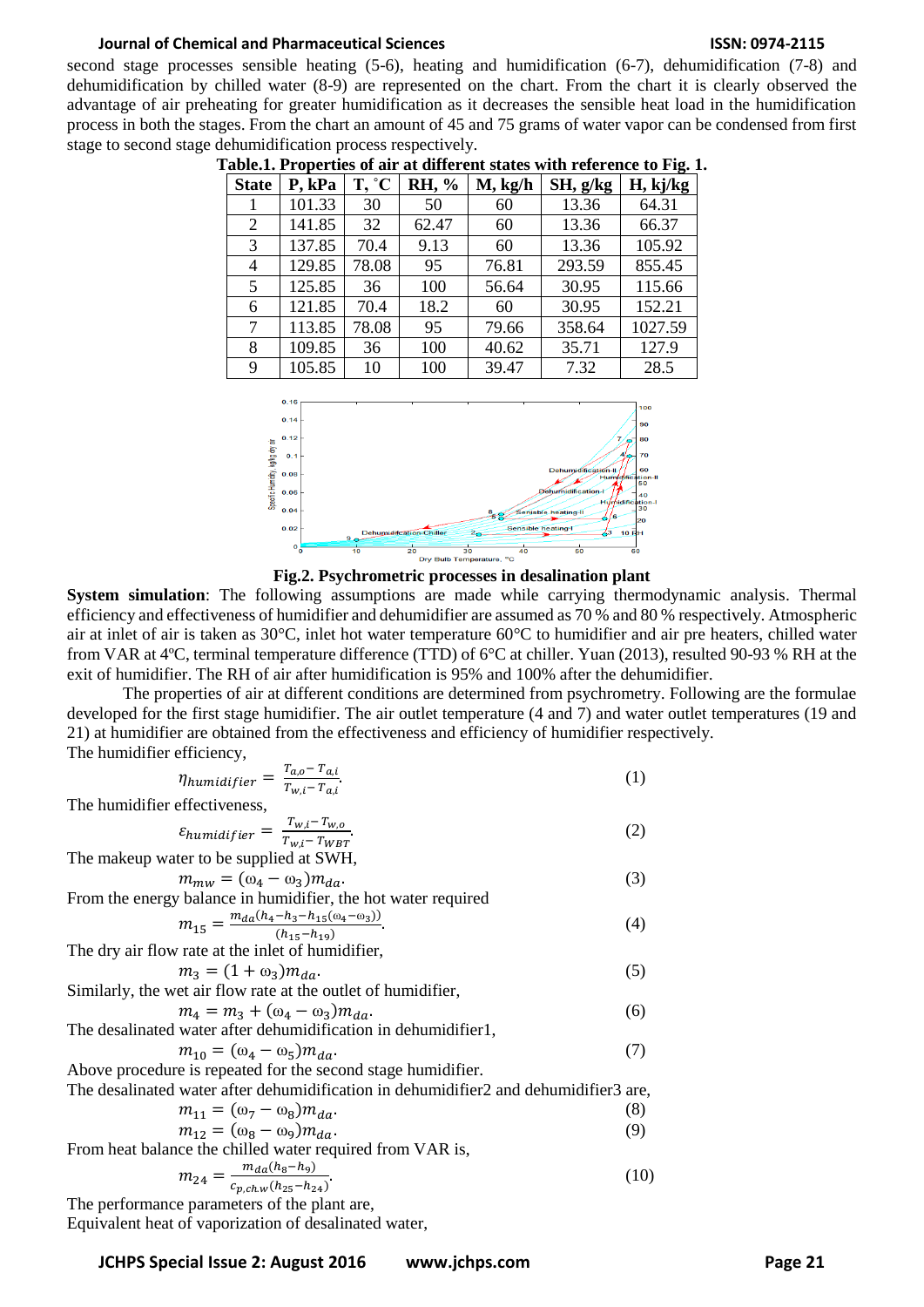| <b>Journal of Chemical and Pharmaceutical Sciences</b>           |      |
|------------------------------------------------------------------|------|
| $Q_{dw} = m_{13} \times 2504.9$ .                                | (11) |
| Cooling effect from air after dehumidifier3,                     |      |
| $Q_{ce} = m_{\rm g}(h_{amb} - h_{\rm g}).$                       | (12) |
| Net power supply to the plant,                                   |      |
| $W_{net. in} = W_{blower} + W_{ch water\ pump} + W_{SWH\ pump}.$ | (13) |
| Heat input,                                                      |      |
| $Q_{in} = Q_{AH1} + Q_{HDF1} + Q_{AH2} + Q_{HDF2}.$              | (14) |
| Energy utilization factor (EUF),                                 |      |
| $EUF = \frac{(Q_{dw} + Q_{ce})}{(W_{net.in} + Q_{in})}.$         | (15) |
| Gained output ratio (GOR),                                       |      |
| $GOR = \frac{Q_{dw}}{Q_{in}}$ .                                  | (16) |
| $\mathbf{r}$ 1 $\mathbf{r}$<br>$\sqrt{N}$                        |      |

Production rate (PR),

$$
PR = \frac{m_{dw}}{(m_{15} + m_{16})} \times 100. \tag{17}
$$

Fresh water production (FWP),

$$
FWP = m_{10} + m_{11} + m_{12} \,. \tag{18}
$$

#### **2. RESULTS AND DISCUSSION**

The variation of gained output ratio, energy utilization factor, production rate and fresh water production by the hot water temperature, flow rate at different atmospheric air temperature are studied in detail. Humidifier is a key component in the plant influences the humidification rate. The influence of humidifier effectiveness on gained output ratio is studied against different hot water and air temperatures.

Fig.3 represents the variation of gained output ration and energy utilization factor with respect to hot water inlet temperature for different air inlet temperatures. Higher the inlet air temperature leads to a low heat addition in humidifier and hence high GOR. For low inlet air temperatures the heat added will be more and hence low GOR. It is clear from the Fig.3a that in winter season for low air temperature GOR is more for higher hot water inlet temperature. Also the variation of GOR for summer conditions is not much varied for different hot water inlet temperature. Its variation for different air inlet temperatures is low for high hot water temperatures is less for low hot water temperatures. From the Fig.3b air at low temperatures has ability to take more heat energy which is added in air pre heaters and humidifiers. Hence EUF is less for low inlet air temperatures compared with high inlet air temperatures.







Fig.4 shows variation of fresh water production and production rate for different flow rates of hot water with air supplied at different temperatures. Fresh water production with respect to inlet water flow rate for different inlet air temperature ranging from 20 – 40˚C for fixed hot water temperature of 60˚C and effectiveness of 0.8. Fig. 4a

**Journal of Chemical and Pharmaceutical Sciences ISSN: 0974-2115**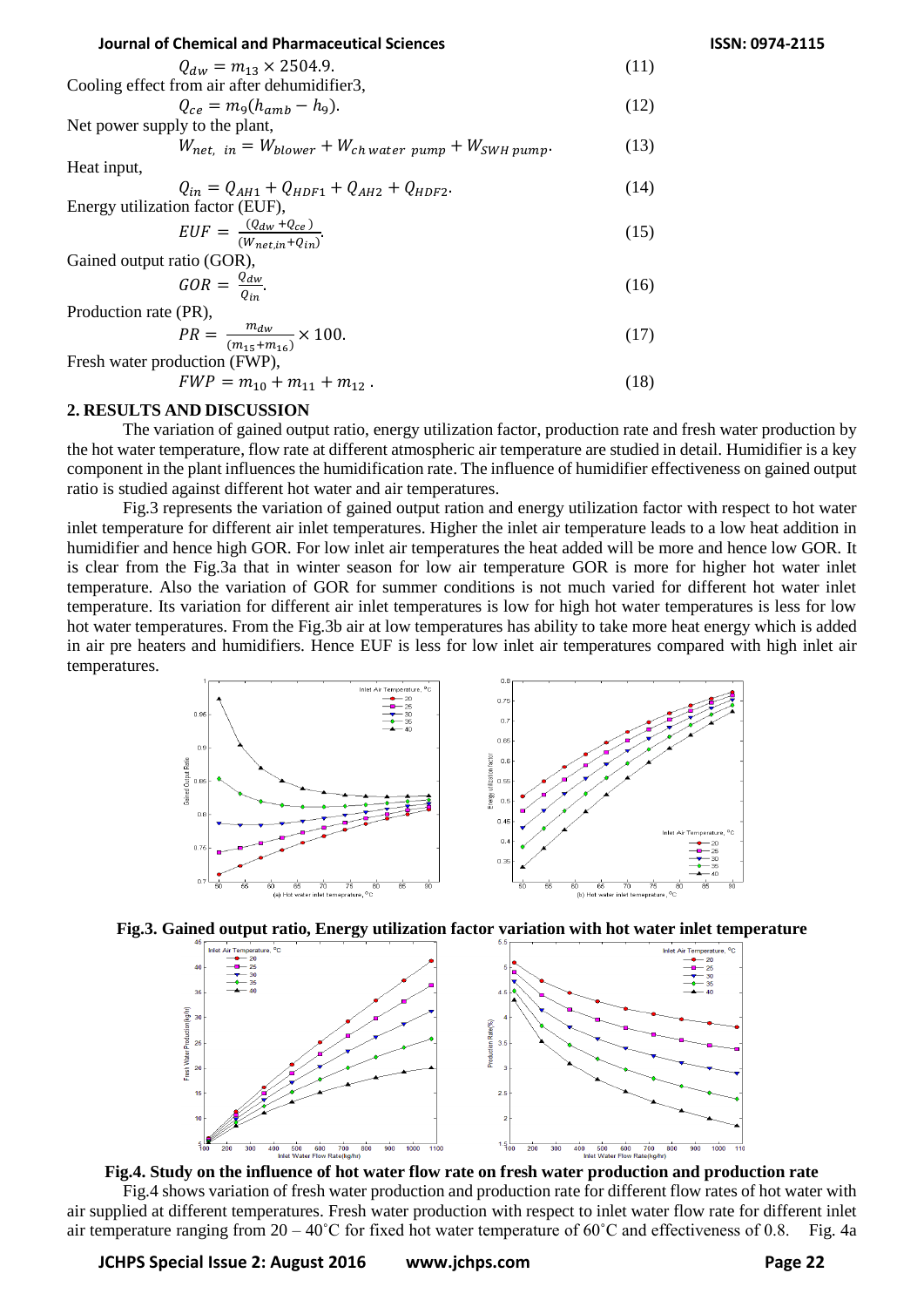shows a decrease in fresh water production with increase in inlet air temperature, and maximum fresh water production achieved is 98 kg/hat an inlet air temperature of 20˚C and the hot water flow rate of 1100 kg/h. The production rate is also maximum for air inlet temperature of 20˚C as shown in the Fig.4b. Production rate decreases as with increase in inlet air temperature for an increase in hot water flow rate ranging from  $0 - 1100 \text{ kg/h}$ .





Fig.5 shows the variation of GOR with respect to humidifier effectiveness for different inlet air temperature range of  $20 - 40^{\circ}$ C. At higher humidifier effectiveness helps in better humidification of inlet air supplied at low temperatures results in high desalination water. This will increase the GOR at low air temperatures, whereas at high inlet air temperatures GOR will decrease. The result shows that GOR increases for lower inlet air temperatures and for higher inlet air temperatures it decreases with increase in effectiveness for the hot water temperature of 60 and 80°C. It is observed from the Fig. 5that there is a slight increase in GOR for lower air inlet temperatures and it decreases at higher inlet air temperatures for hot water inlet temperature of 80˚C.

# **3. CONCLUSION**

The parametric study is carried out on a two stage HDH system with a simulation code developed in MATLAB. The results gained output ratio, production ratio, fresh water production and energy utilization factor are studied for different hot water temperature and flow rate on different atmospheric air temperatures. Desalinated water is the main output from the proposed plant and air is cooled by chilled water at  $4^{\circ}$ C in dehumidifier 3 is coming can be used for air conditioning purpose. An increase in plant GOR at lower inlet air temperatures and slight decrease in GOR at higher inlet temperature is observed, this gives an optimum operating range for a given inlet air temperature. A maximum GOR of 0.97 is obtained for an air temperature of 20˚C at hot water temperature of 50˚C. A maximum EUF of 0.76 obtained for hot water temperature of 90˚C at an air temperature of 20˚C. Change in fresh water production is more compared to production rate change for increase hot water mass flow rate. A maximum of 42 kg/h of fresh water is produced from the plant for an inlet air temperature of 20˚C and hot water flow rate of 1080 kg/h. This study helps in choosing best operating conditions for the plant for given conditions of atmospheric air and hot water.

# **4. ACKNOWLEDGEMENT**

The authors would like to thank the Council for Scientific and Industrial Research (CSIR), New Delhi, India (22(0627)/13/EMR-II) for granting the research fund to carry out the work.

# **REFERENCES**

Bourouni K, Chaibi M, Tadrist L, Water desalination by humidification and dehumidification of air: state of the art, Desalination, 137, 2001, 167-176.

Chiranjeevi C, Srinivas T, Combined two stage desalination and cooling plant, Desalination, 345, 2014, 56-63.

Chiranjeevi C, Srinivas T, Experimental and simulation studies on two stage humidification-dehumidification desalination and cooling plant, Desalination, 376, 2015, 9-16.

Dai Y.J, Zhang H.F, Experimental investigation of a solar desalination unit with humidification and dehumidification, Desalination, 130, 2000, 169-175.

El-Agouz S.A, A new process of desalination by air passing through seawater based on humidification – dehumidification process, Energy, 35, 2010, 5108-5114.

Ettouney H.M, Design and analysis of humidification and dehumidification desalination process, Desalination, 183, 2005, 341-352.

Franchini G, Perdichizzi A, Modelling of s solar driven HD (humidification dehumidification) desalination system, Energy Procedia, 45, 2014, 588-597.